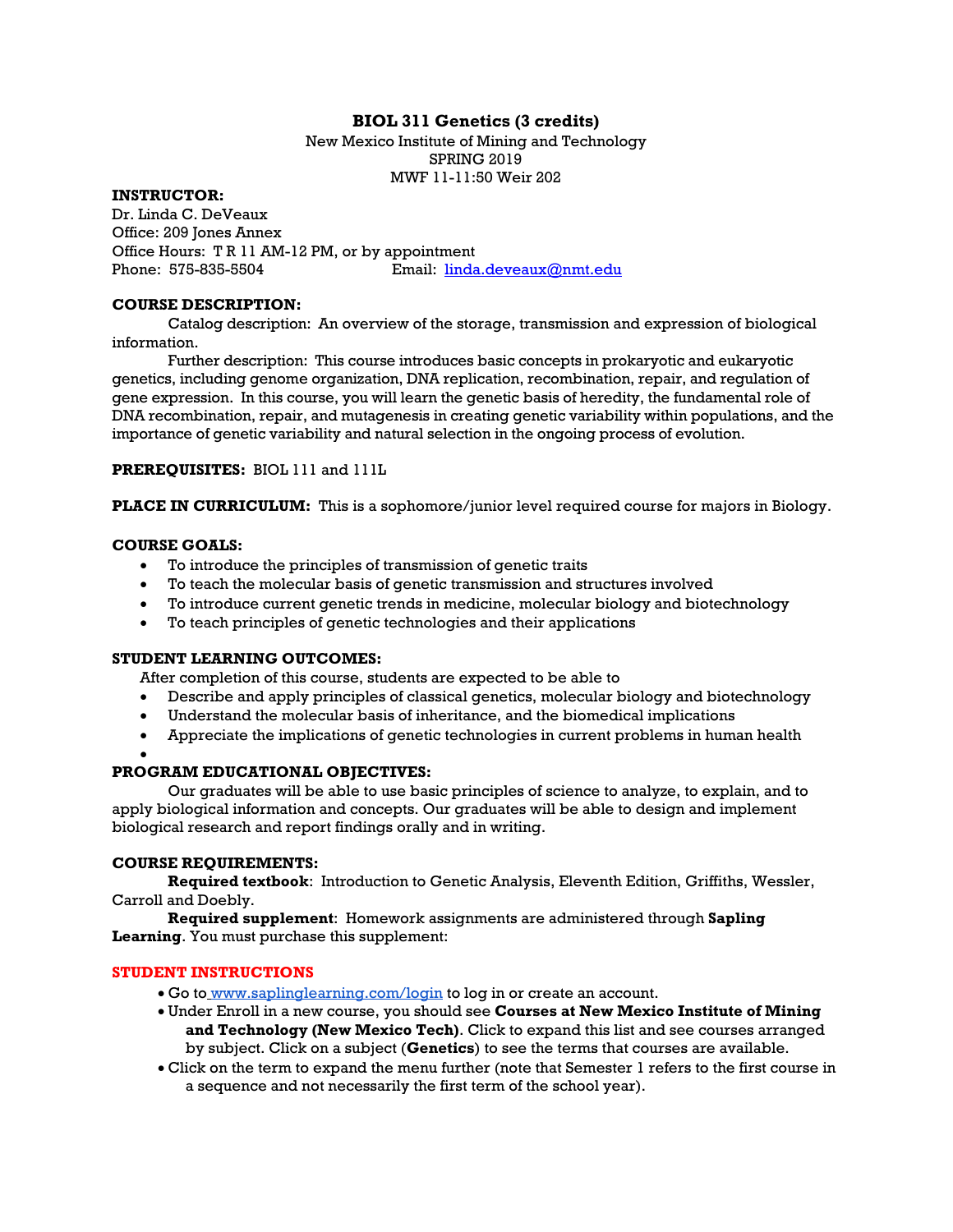- Once the menus are fully expanded, you'll see a link to a specific course. If this is indeed the course you'd like to register for, click the link.
- Review the [system requirements](https://macmillan.force.com/macmillanlearning/s/article/System-requirements-for-each-product#Sapling) and confirm that Flash is updated and enabled in your browser.
- **Need Help?** Our technical support team can be reached by phone, chat, or by email via the Student Support Community. To contact support please open a service request by filling out the webform: [https://macmillan.force.com/macmillanlearning/s/contactsupport.](https://macmillan.force.com/macmillanlearning/s/contactsupport)
- The following link includes more detailed instructions on how to register for your course: [https://macmillan.force.com/macmillanlearning/s/article/Sapling-Learning-Registering](https://macmillan.force.com/macmillanlearning/s/article/Sapling-Learning-Registering-for-courses)[for-courses.](https://macmillan.force.com/macmillanlearning/s/article/Sapling-Learning-Registering-for-courses)

Additional supplementary reading material provided in Canvas should be considered required reading unless designated otherwise. All students should read the chapters in the textbooks prior to each class meeting.

Students are expected to:

- attend class regularly
- read the associated chapters in the textbook prior to class
- check Canvas and NMT email for class announcements at least daily
- complete and turn in homework
- participate in class discussions and problems
- take exams at the scheduled time
- ASK QUESTIONS IN CLASS OR COME TO OFFICE HOURS

#### **DESCRIPTION OF INSTRUCTIONAL METHODS:**

The class is primarily based on lectures, delivered as PowerPoint presentations, which will be made available as .pdf files online following each lecture. Student participation in discussion and review, which is an essential component of the course, will be incorporated into grading through unannounced quizzes and in-class problems.

No make-up exams or quizzes will be arranged except under extraordinary circumstances. Please see the instructor as soon as possible. Additional documentation may be required.

#### **EVALUATION PROCEDURES:**

| $4$ midterms $+1$ final | $60\%$ | (each midterm is $10\%$ ; final is $20\%$ ) |
|-------------------------|--------|---------------------------------------------|
| <b>Ouizzes</b>          | 10%    |                                             |
| Class problems          | 10%    |                                             |
| Homework                | 20%    |                                             |

There will be no make-up exams or quizzes except in the case of extraordinary circumstances. Homework is due on the date indicated, and late assignments will be marked down at the instructor's discretion. Students may work together on homework. However, it is in your interest to know how to do these problems yourself. Copying the answers from the internet is strictly forbidden. These rules apply to rewrites, if allowed.

Grading scale: 100-90, A; 89-80, B; 79-70, C; 69-60, D; <60, F. I reserve the right to utilize the +/- grades for borderline situations.